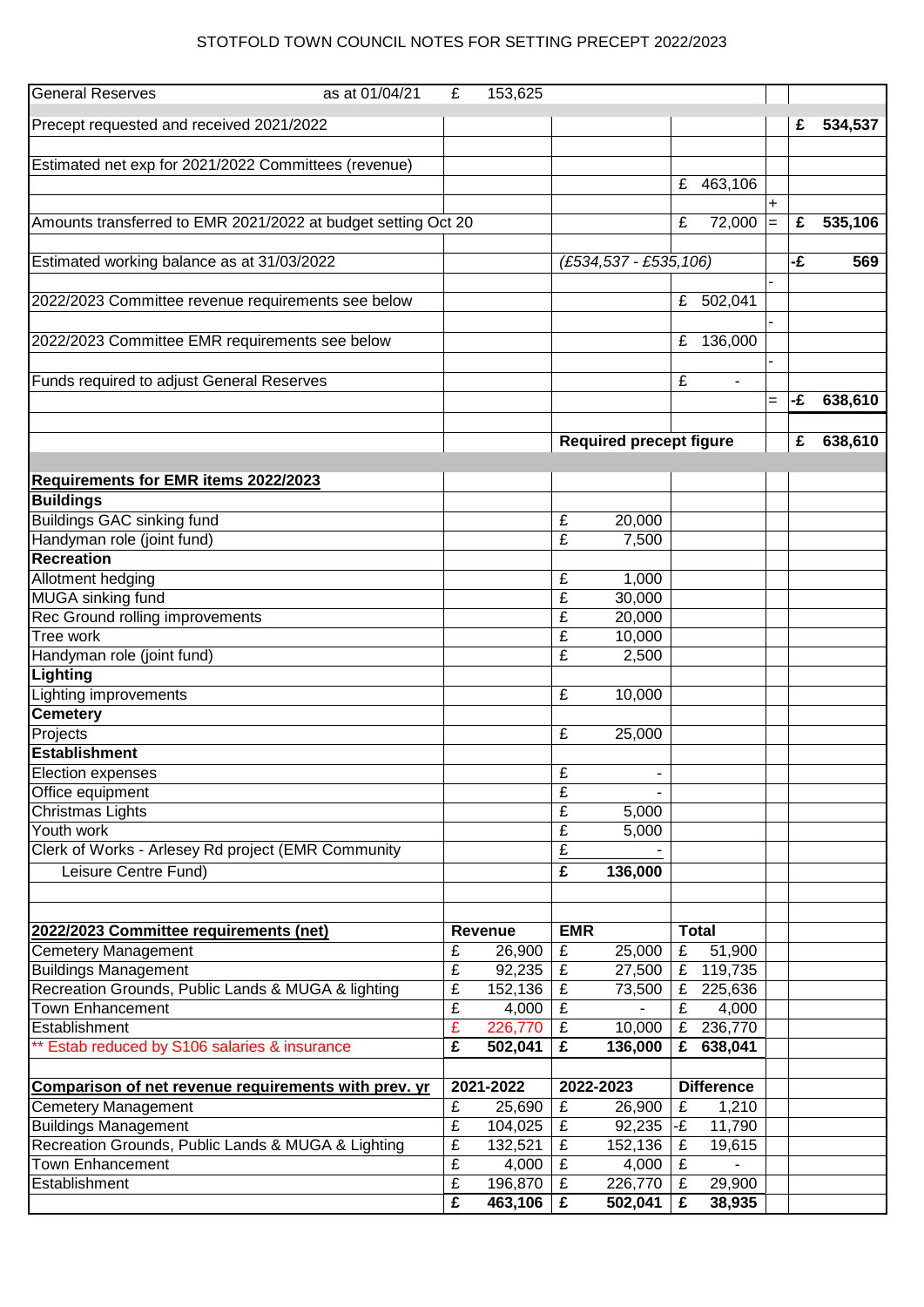## STOTFOLD TOWN COUNCIL NOTES FOR SETTING PRECEPT 2022/2023

| Proposed actions to reduce precept figure                                                                           |  |  |  |
|---------------------------------------------------------------------------------------------------------------------|--|--|--|
| As per Section 106 Agreement for the Greenacre Centre:                                                              |  |  |  |
| reduce staff salary figure (Estab) by £12,000 as S106 for GAC includes this sum per year                            |  |  |  |
| reduce insurance figure (Estab) by £1,530 as S106 for GAC includes this sum per year                                |  |  |  |
|                                                                                                                     |  |  |  |
| General notes on precept calculation                                                                                |  |  |  |
| The precept increase of £104,073 from 2021/2022 is an increase of 19.5%, equating to an increase of 14.2% on Band D |  |  |  |
| figures, or an increase of £22.31 per Band D property over the year, which is 0.42p increase per week.              |  |  |  |
|                                                                                                                     |  |  |  |
| Band D properties are used by Local Authorities to calculate all other Council Tax Bands and charges to them.       |  |  |  |
|                                                                                                                     |  |  |  |
|                                                                                                                     |  |  |  |
|                                                                                                                     |  |  |  |
|                                                                                                                     |  |  |  |
|                                                                                                                     |  |  |  |
|                                                                                                                     |  |  |  |
|                                                                                                                     |  |  |  |
|                                                                                                                     |  |  |  |
|                                                                                                                     |  |  |  |
|                                                                                                                     |  |  |  |
|                                                                                                                     |  |  |  |
|                                                                                                                     |  |  |  |
|                                                                                                                     |  |  |  |
|                                                                                                                     |  |  |  |
|                                                                                                                     |  |  |  |
|                                                                                                                     |  |  |  |
|                                                                                                                     |  |  |  |
|                                                                                                                     |  |  |  |
|                                                                                                                     |  |  |  |
|                                                                                                                     |  |  |  |
|                                                                                                                     |  |  |  |
|                                                                                                                     |  |  |  |
|                                                                                                                     |  |  |  |
|                                                                                                                     |  |  |  |
|                                                                                                                     |  |  |  |
|                                                                                                                     |  |  |  |
|                                                                                                                     |  |  |  |
|                                                                                                                     |  |  |  |
|                                                                                                                     |  |  |  |
|                                                                                                                     |  |  |  |
|                                                                                                                     |  |  |  |
|                                                                                                                     |  |  |  |
|                                                                                                                     |  |  |  |
|                                                                                                                     |  |  |  |
|                                                                                                                     |  |  |  |
|                                                                                                                     |  |  |  |
|                                                                                                                     |  |  |  |
|                                                                                                                     |  |  |  |
|                                                                                                                     |  |  |  |
|                                                                                                                     |  |  |  |
|                                                                                                                     |  |  |  |
|                                                                                                                     |  |  |  |
|                                                                                                                     |  |  |  |
|                                                                                                                     |  |  |  |
|                                                                                                                     |  |  |  |
|                                                                                                                     |  |  |  |
|                                                                                                                     |  |  |  |